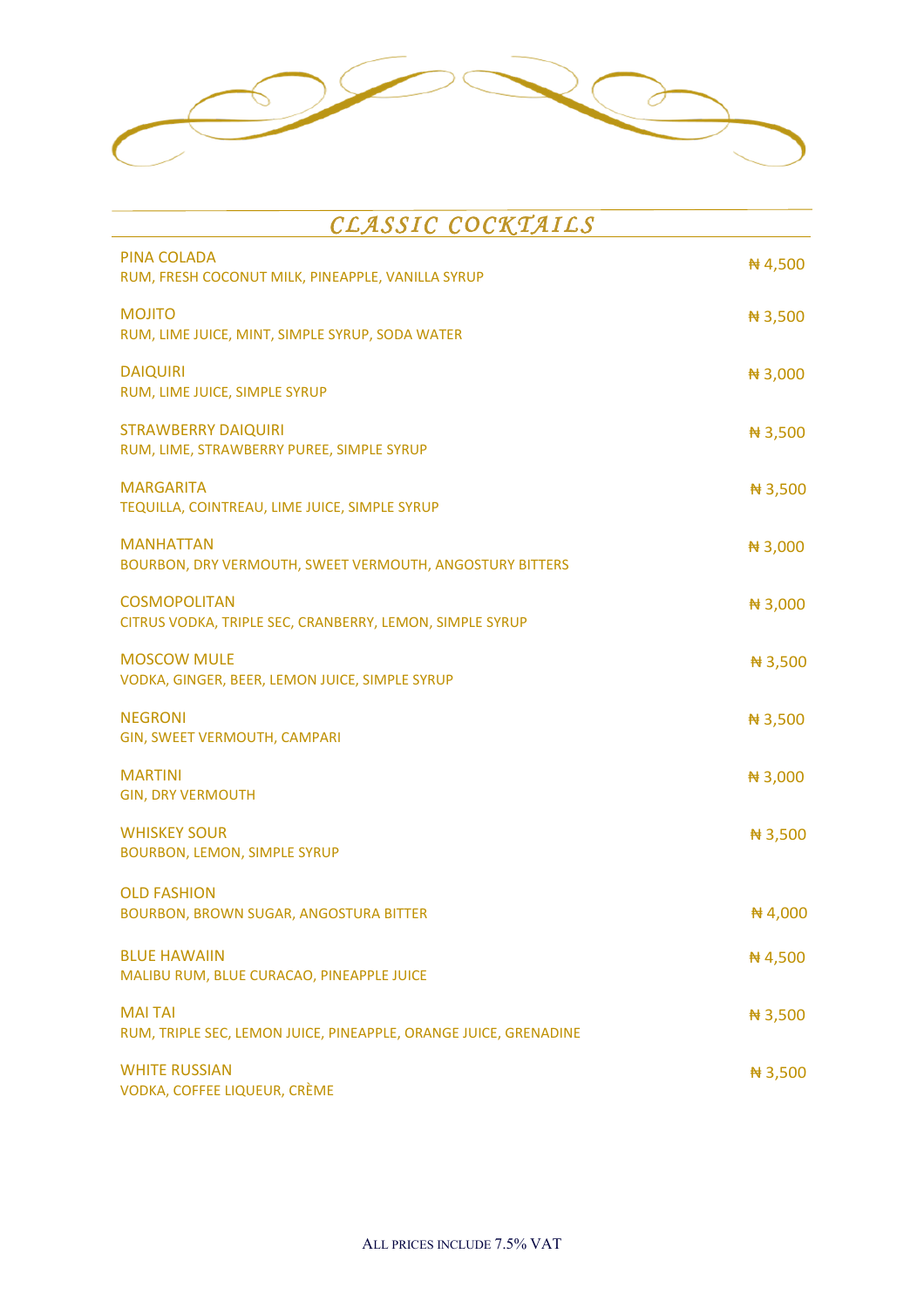| LONG DRINKS                                                                           |           |
|---------------------------------------------------------------------------------------|-----------|
| <b>SEX ON THE BEACH</b><br>VODKA, PEACH PURÉE, ORANGE JUICE, CRANBERRY                | $\#3,500$ |
| <b>TEQUILLA SUNRISE</b><br>TEQUILLA, ORANGE JUICE, GRENADINE                          | $\#3,500$ |
| LONG ISLAND<br>VODKA, RUM, GIN, TEQUILLA, TRIPLE SEC, SIMPLE SYRUP, LEMON JUICE, COKE | # 5,000   |

|  | BUBBLY COCKTAILS |
|--|------------------|
|--|------------------|

| <b>BELLINI</b><br>PROSECCO, PEACH PURÉE       | N 5,000 |
|-----------------------------------------------|---------|
| <b>KIR ROYAL</b><br>PROSECCO, CRÈME DE CASSIS | N 5,000 |
| <b>MIMOSAS</b><br>PROSECCO, ORANGE JUICE      | # 5,000 |

| JAKE'S SPECIAL                                                                                                             |           |  |
|----------------------------------------------------------------------------------------------------------------------------|-----------|--|
| <b>JAKE'S GIN AND TONIC</b><br><b>GIN, TONIC, ANGUSTORA BITTERS, LEMON JUICE</b>                                           | $\#3,500$ |  |
| <b>PORN STAR MARTINI</b><br>VANILLA VODKA, PASSION FRUIT PUREE, SIMPLE SYRUP SERVED WITH A SHOT OF PROSECCO ON<br>THE SIDE | # 5,500   |  |
| <b>GIN BASIL</b><br>GIN, BASIL LEAVES, SIMPLE SYRUP, LEMON JUICE                                                           | $\#3,500$ |  |
| <b>COLADA SUNRISE</b><br>COLADA VODKA, PASSION FRUIT, ORANGE JUICE, LEMON JUICE, GRENADINE                                 | $\#3,500$ |  |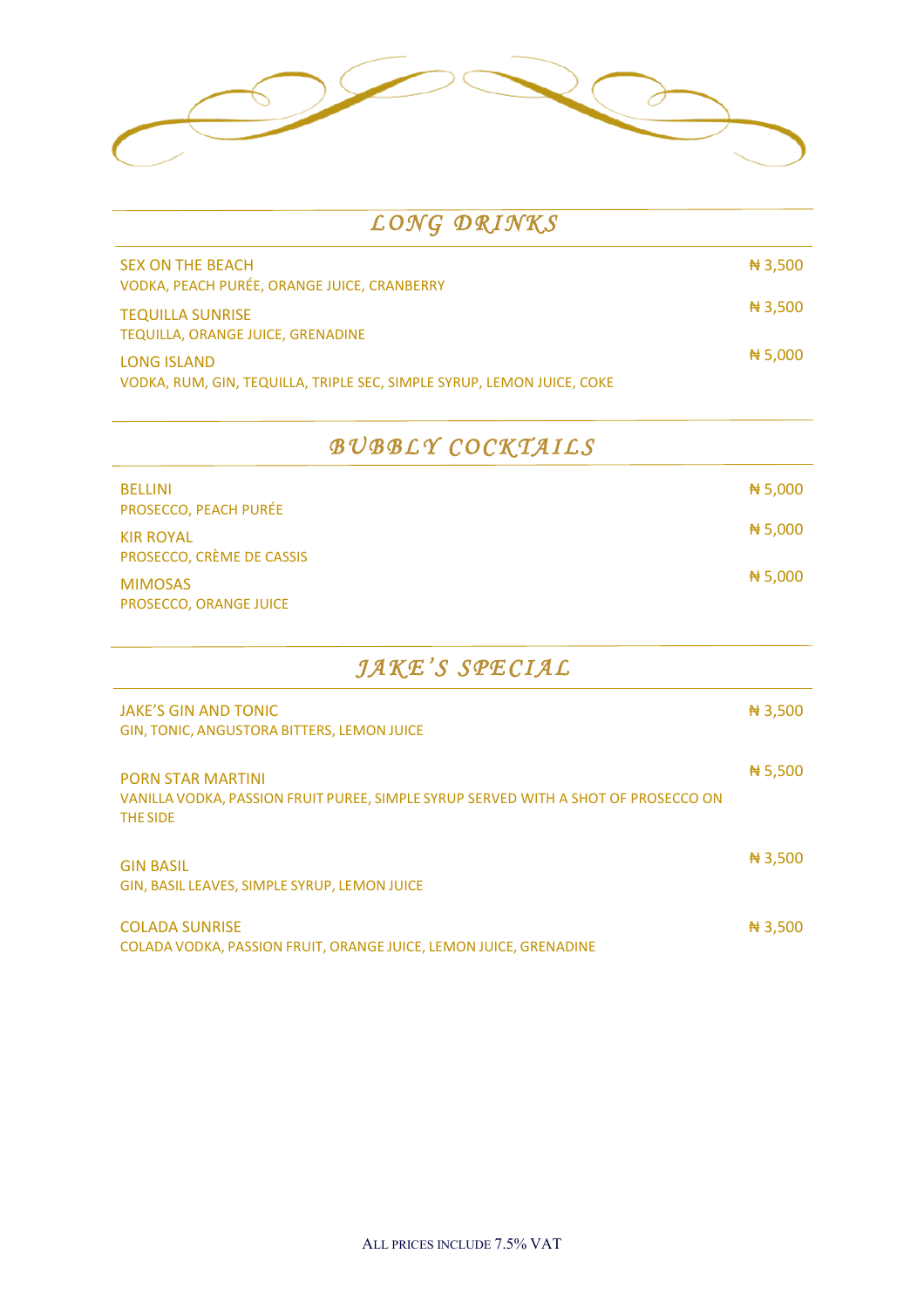| <b>BEER</b>             |          |
|-------------------------|----------|
| <b>HEINEKEN DRAUGHT</b> | ₦ 1,500  |
| <b>STAR DRAUGHT</b>     | ₦ 1,500  |
| <b>PITCHER</b>          |          |
| <b>GIN BASIL</b>        | ₦ 14,000 |
| <b>MOSCOW MULE</b>      | ₦ 14,000 |

MOJITO  $\blacklozenge$   $\blacklozenge$  12,000

| MOCKTAIL                                                             |            |
|----------------------------------------------------------------------|------------|
| <b>VIRGIN PINA COLADA</b>                                            | $\#3,000$  |
| COCONUT CREAM, FRESH PINEAPPLE, VANILLA                              |            |
| <b>VIRGIN HAWAIIN</b><br>COCONUT, BLUE CURACAO, PINEAPPLE JUICE      | #3,000     |
| <b>VIRGIN MOJITO</b><br>LIME JUICE, MINT, SIMPLE SYRUP, SODA WATER   | $\# 2,000$ |
| <b>CHAPMAN</b><br><b>GRENADINE, FANTA, SPRITE, ANGOSTURA BITTERS</b> | # 1,500    |
| <b>ROY ROGERS</b><br><b>COKE, GRENADINE</b>                          | # 1,500    |
| <b>JAMAICA</b><br>ORANGE, PINEAPPLE, GRENADINE, LEMON JUICE          | # 1,500    |
| <b>SHIRLEY TEMPLE</b><br><b>SEVEN UP, GRENADINE</b>                  | # 1,500    |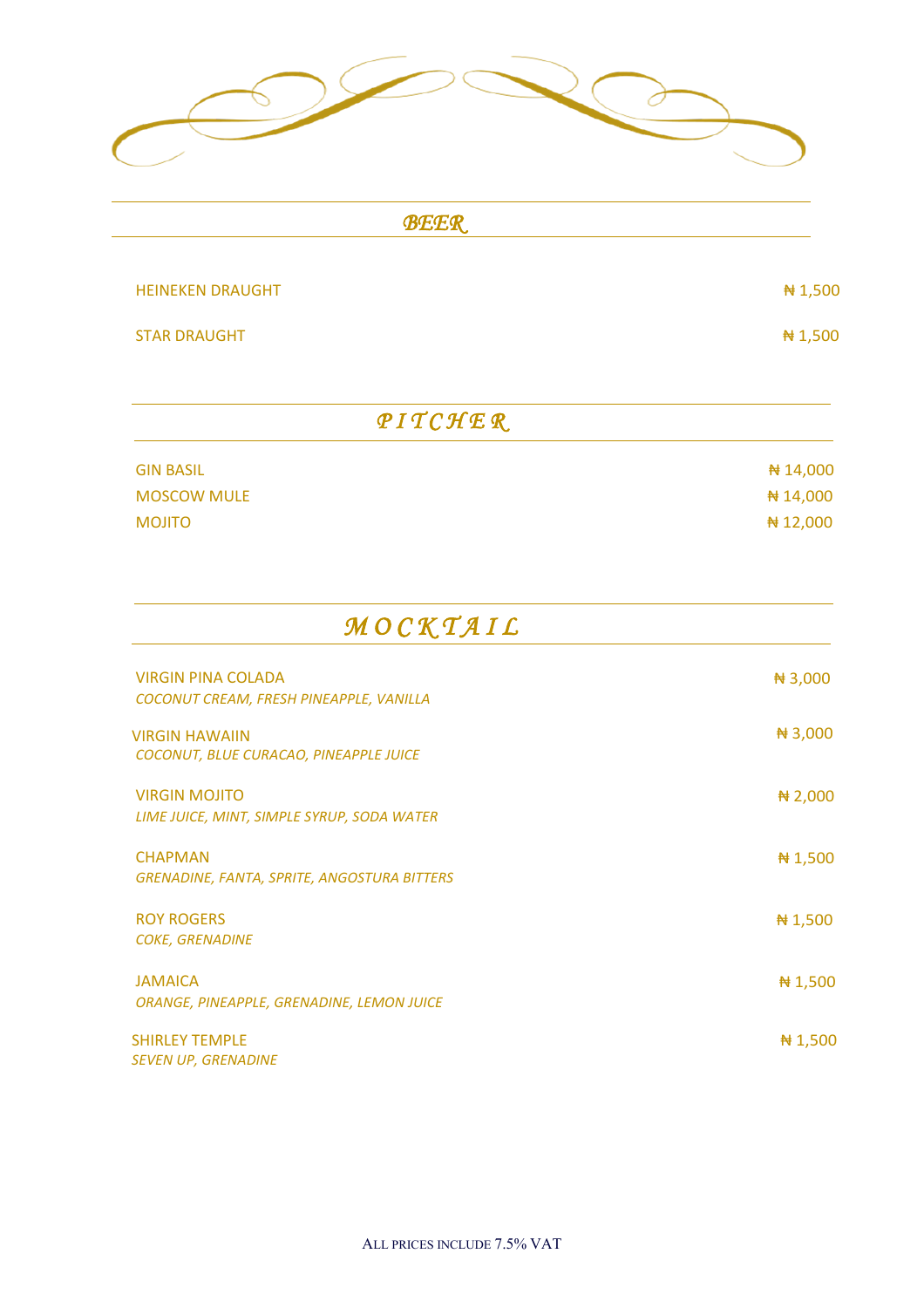

*WHISKIES* 

BLENDED

|                              | <b>BOTTLES</b> | <b>SHOTS</b> |
|------------------------------|----------------|--------------|
| <b>JOHNNIE WALKER BLUE</b>   | # 220,000      |              |
| <b>JOHNNIE WALKER 18 YRS</b> | #90,000        | #4,500       |
| JOHNNIE WALKER GOLD RESERVE  | #65,000        | $\#$ 4,000   |
| <b>JOHNNIE WALKER BLACK</b>  | #50,000        | $\#3,000$    |
| <b>CHIVAS 18 YRS</b>         | #90,000        | #4,500       |
| <b>CHIVAS 12 YRS</b>         | #50,000        | $\#3,000$    |
| <b>JAMESON BLACK BARREL</b>  | #50,000        | $\#3,000$    |
| <b>JAMESON</b>               | $\#35,000$     | # 2,500      |
|                              |                |              |

#### SINGLE MALT

| <b>GLENFIDDICH 21 YRS</b>  | # 235,000 |           |
|----------------------------|-----------|-----------|
| <b>GLENFIDDICH 18 YRS</b>  | # 90,000  | #4,500    |
| <b>GLENMORANGIE 18 YRS</b> | #125,000  | #6,000    |
| <b>GLENMORANGIE 10 YRS</b> | #60,000   | $\#3,500$ |
| <b>MACALLAN RARE CASK</b>  | #180,000  |           |
| <b>MACALLAN 18 YRS</b>     | #140,000  | # 6,500   |
| <b>MACALLAN 15 YRS</b>     | ₦ 75,000  | ₦ 4,000   |
| <b>MACALLAN 12 YRS</b>     | #55,000   | $\#3,500$ |

*VODKA* 

| <b>GREY GOOSE FLAVOURED</b> | #55,000  | # 3,000   |
|-----------------------------|----------|-----------|
| <b>CIROC FLAVOURED</b>      | #55,000  | $\#3,000$ |
| <b>BELVEDERE</b>            | #65,000  | # 3,500   |
| <b>GREY GOOSE</b>           | # 55,000 | # 3,000   |
| <b>CIROC</b>                | #55,000  | $\#3,000$ |
| <b>ABSOLUT</b>              | # 30,000 | # 2,000   |

*GIN* 

| MONKEY 47           | <del>N</del> 50.000 | <del>N</del> 3,000 |
|---------------------|---------------------|--------------------|
| <b>HENDRICKS</b>    | <del>N</del> 45.000 | <del>N</del> 2,500 |
| TANQUERAY TEN       | #45.000             |                    |
| <b>GORDON'S DRY</b> | # 30,000            | N 2,000            |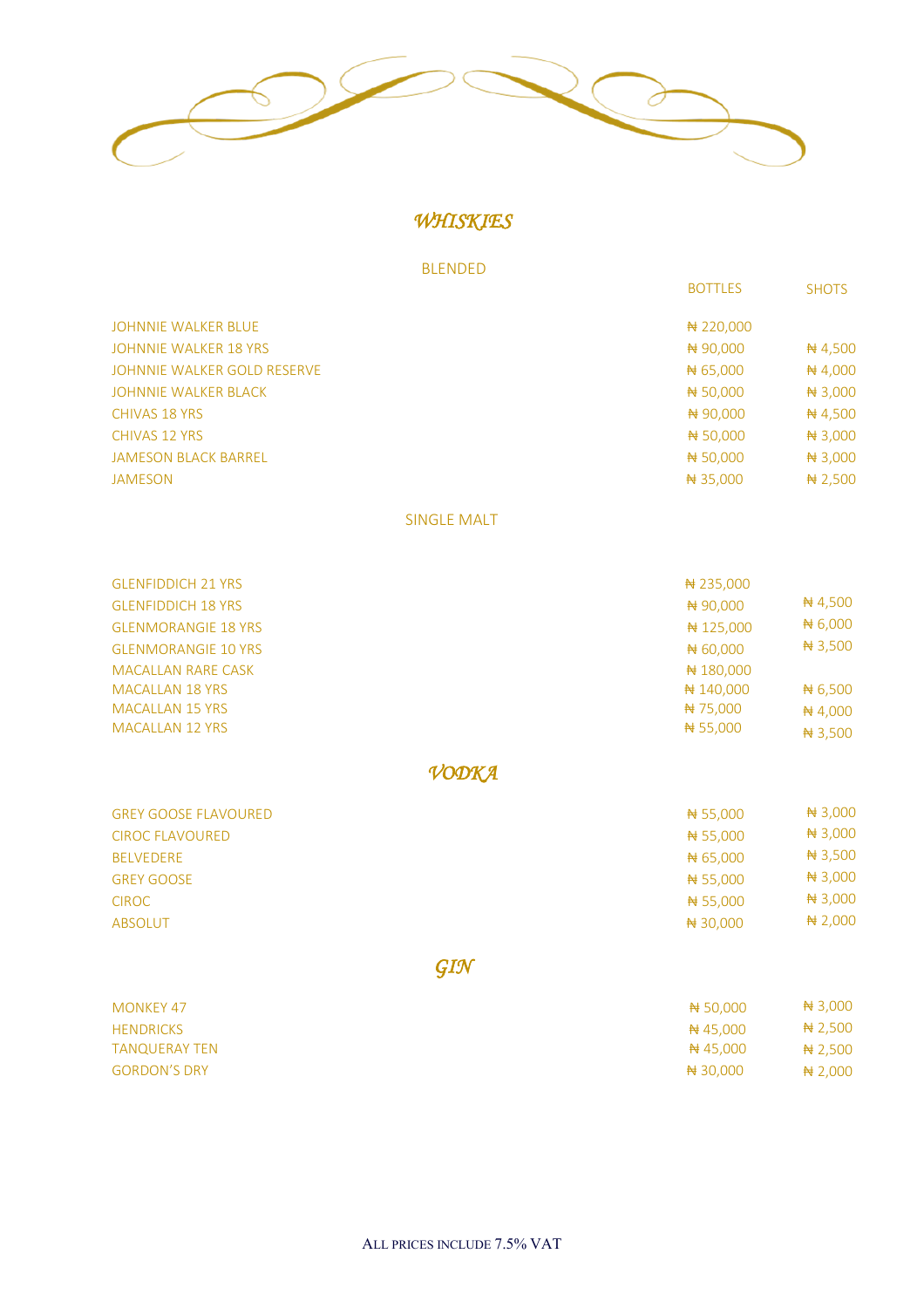

# *TEQUILLA*

| <b>PATRON SILVER</b> | <del>2</del> 45,000 | $\# 2,500$ |
|----------------------|---------------------|------------|
| PATRON COFFEE XO     | # 50.000            | $\# 2,500$ |
| OLMECA               | Nt 35,000           | $\# 2,000$ |

### *COGNAC*

| <b>HENNESSY XO</b>        | # 220,000                      |  |
|---------------------------|--------------------------------|--|
| <b>HENNESSY VSOP</b>      | # 3,500<br>#70,000             |  |
| <b>REMY MARTIN XO</b>     | # 220,000                      |  |
| <b>REMY MARTIN VSOP</b>   | Nt 70,000<br># 3,500           |  |
| <b>MARTELL XO</b>         | # 220,000                      |  |
| <b>MARTELL BLUE SWIFT</b> | <del>N</del> 70,000<br># 3,500 |  |

### *CHAMPAGNE*

| <b>DOM PERIGNON ROSE</b>   | # 320,000 |
|----------------------------|-----------|
| <b>DOM PERIGNON BRUT</b>   | # 220,000 |
| MOET NECTAR IMPERIAL ROSE  | #80,000   |
| <b>MOET IMPERIAL BRUT</b>  | #70,000   |
| <b>VEUVE CLICQUOT RICH</b> | #90,000   |
| <b>VEUVE CLIQUOT ROSE</b>  | #85,000   |
| <b>VEUVE CLIQUOT BRUT</b>  | #75,000   |

## *RUM*

| BACARDI CARTA ORO    | # 35.000 | $\# 2,000$ |
|----------------------|----------|------------|
| BACARDI CARTA BLANCA | # 35.000 | Note 3.000 |
| <b>MALIBU</b>        | # 35.000 | $\# 2.000$ |

### *APERITIF*

| CAMPARI                 | #30,000    | <b>#2,000</b> |
|-------------------------|------------|---------------|
| <b>MARTINI BIANCO</b>   | # 30,000   | # 1,500       |
| <b>MARTINI ROSSO</b>    | # 30,000   | # 1,500       |
| <b>MARTINI XTRA DRY</b> | # 30,000   | # 1,500       |
| <b>LIMONCELLO</b>       | $\#35,000$ | <b>#2,000</b> |
| <b>GRAPPA</b>           | #50,000    | # 3,000       |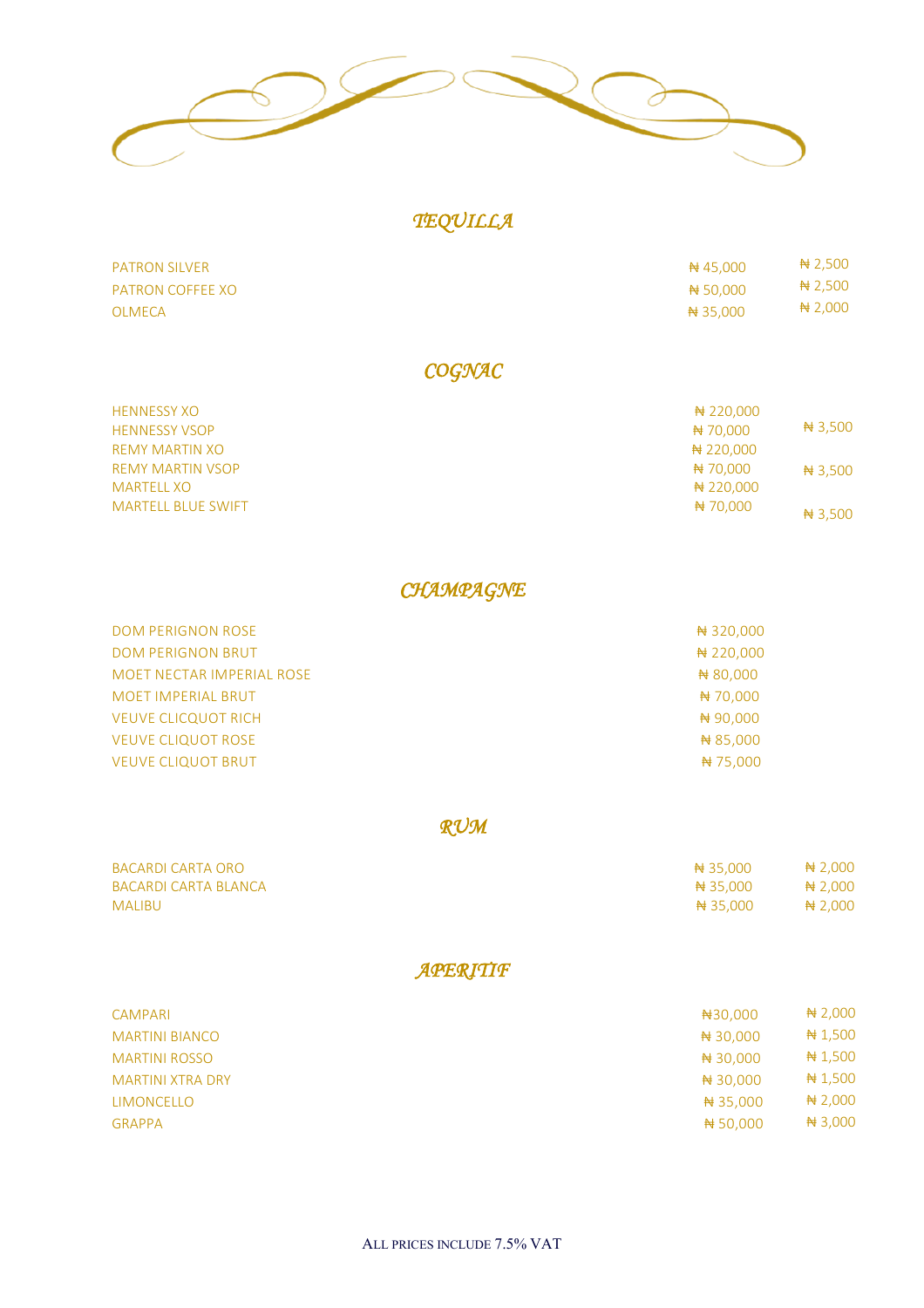

## *LIQUEUR*

| <b>JAGERMEISTER</b><br><del>N</del> 35,000<br>KAHLUA       |            |
|------------------------------------------------------------|------------|
|                                                            | $\# 2,000$ |
|                                                            | Nt 2,500   |
| <b>BAILEYS</b><br>$\frac{1}{2}$ 35,000 $\frac{1}{2}$ 2,500 |            |

#### *S O U T H A F R I C A N*

| ARRA SHIRAZ              | $\frac{1}{2}$ + 15.000 + + 3.500 |  |
|--------------------------|----------------------------------|--|
| ARRA NATURAL SWEET BLEND | $\frac{1}{2}$ + 18.000 + 4.000   |  |
| ARRA CABERNET SAUVIGNON  |                                  |  |
|                          |                                  |  |

#### *G R E E K*

| OMIKRON | <del>N</del> t 15,000 + 3,500 |  |
|---------|-------------------------------|--|
|         |                               |  |

## *WHITE WINE*

#### *S O U T H A F R I C A N*

| ARRA NATURAL SWEET VIOGNIER | $\#$ 18,000 $\#$ 4,000       |  |
|-----------------------------|------------------------------|--|
| ARRA VIOGNIER               | <del>Nt</del> 15.000 + 3.500 |  |

# *P R O S E C C O*

#### RUGGERI ₦ 5,000